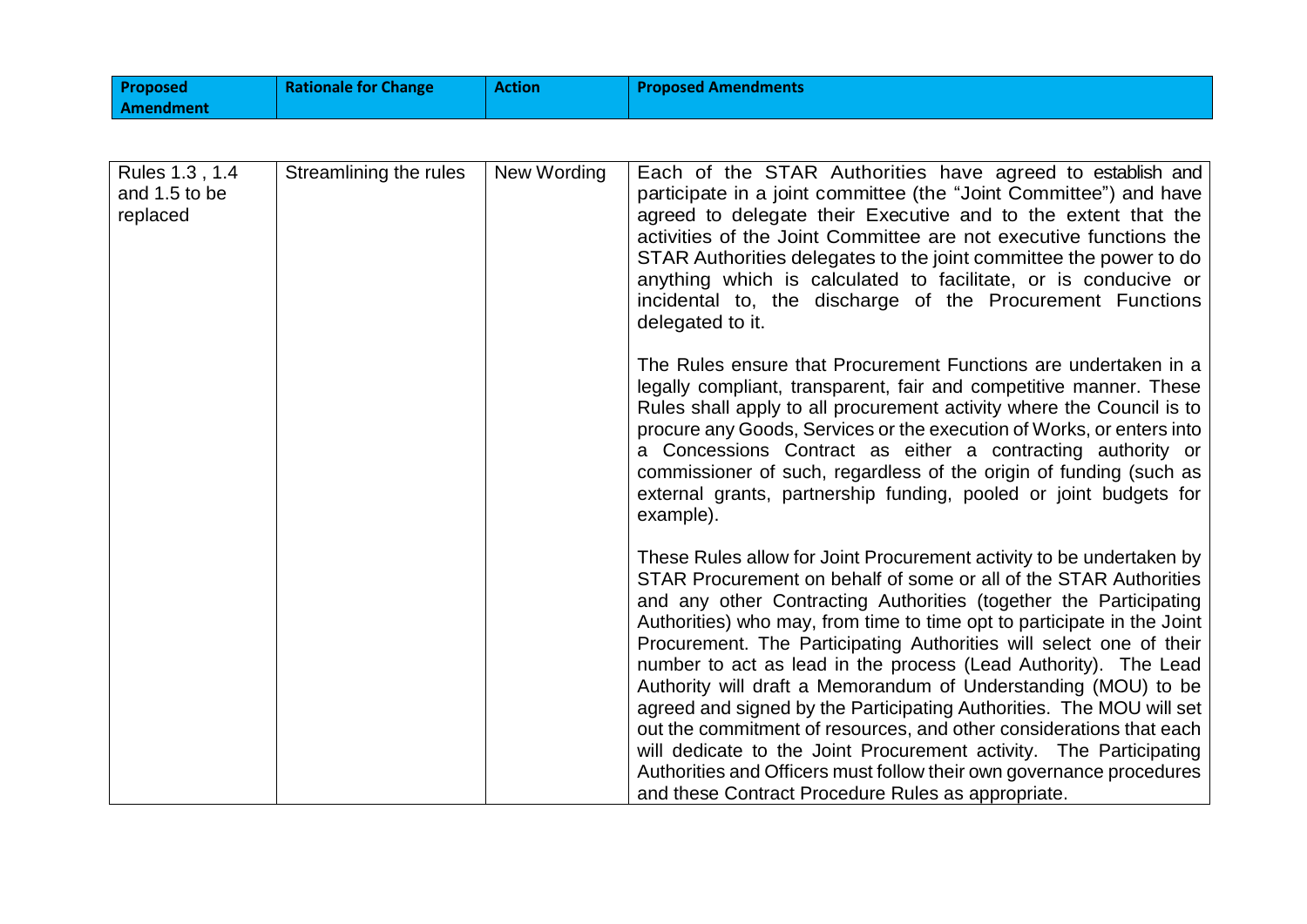| <b>Proposed</b> | <b>Rationale for Change</b> | <b>Action</b> | <b>Proposed Amendments</b> |
|-----------------|-----------------------------|---------------|----------------------------|
| Amendment       |                             |               |                            |

| 2.1 Removal of                                                 | No longer applicable in                                                  | Change to text                                                                      | Change reference from EU Law to English Law                                                                                                                                                                                                                                                                                                                                                                                                                                                                                                                                                                                                                                                                                                                                                                                                                                                                                                                                                                                                   |
|----------------------------------------------------------------|--------------------------------------------------------------------------|-------------------------------------------------------------------------------------|-----------------------------------------------------------------------------------------------------------------------------------------------------------------------------------------------------------------------------------------------------------------------------------------------------------------------------------------------------------------------------------------------------------------------------------------------------------------------------------------------------------------------------------------------------------------------------------------------------------------------------------------------------------------------------------------------------------------------------------------------------------------------------------------------------------------------------------------------------------------------------------------------------------------------------------------------------------------------------------------------------------------------------------------------|
| reference to EU<br>Law                                         | this instance                                                            |                                                                                     |                                                                                                                                                                                                                                                                                                                                                                                                                                                                                                                                                                                                                                                                                                                                                                                                                                                                                                                                                                                                                                               |
| 2.5 Removal of<br>Definitions from<br>this part of<br>Document | Streamlining the rules                                                   | Create<br>separate<br>schedule for<br>definitions                                   | Deletion of definitions from Rule 2 and place in a new Schedule 2                                                                                                                                                                                                                                                                                                                                                                                                                                                                                                                                                                                                                                                                                                                                                                                                                                                                                                                                                                             |
| 3. Insertion of 3<br>new Rules at the<br>start of section 3.   | Additional Clarity as to<br>the basic Principles<br>and Responsibilities | Additional<br>Rules at start<br>changing<br>numbering for<br>the rest of<br>section | New text:<br>3.1 Value for money is fundamental to the procurement activity<br>carried out by the Council. This should be achieved through<br>competition, unless there are compelling reasons to the contrary.<br>3.2 In addition to these Rules, above set financial Regulation<br>Thresholds, procurement undertaken by the Council is subject to a<br>legal framework which encourages free and open competition and<br>value for money, to ensure that the public procurement market is<br>open and competitive and that suppliers are treated equally and fairly.<br>The legislative rules cover aspects such as advertising of contracts,<br>procedures for assessing company credentials, awarding the<br>contracts and remedies (penalties) when these rules are breached.<br>3.3 When procurement activity is not subject to the Public Contracts<br>Regulations because the estimated value of a contract falls below the<br>relevant financial Regulations Threshold, Officers and elected<br>Members must adhere to these Rules. |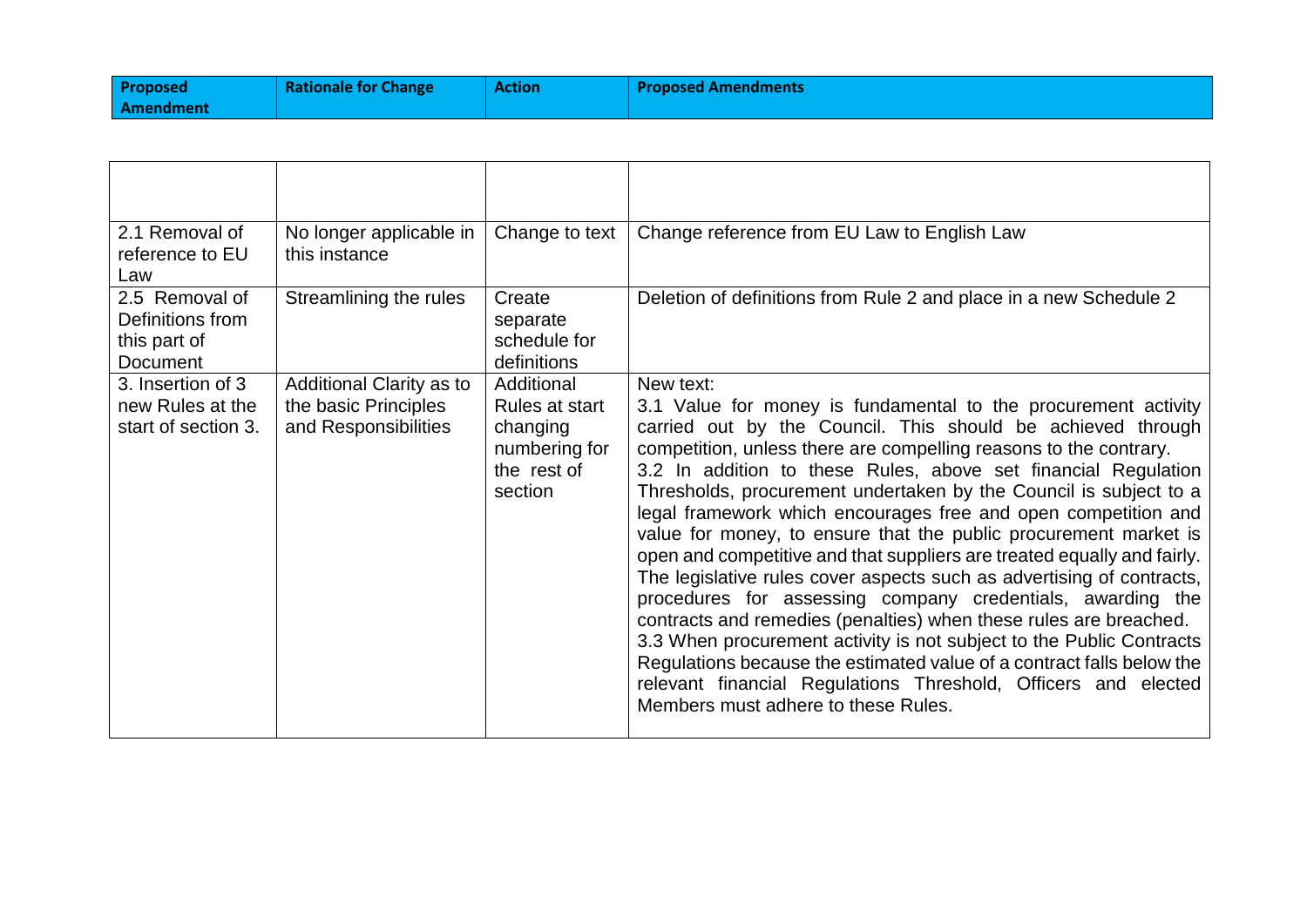| Proposed  | <b>Rationale for Change</b> | <b>Action</b> | <b>Proposed Amendments</b> |
|-----------|-----------------------------|---------------|----------------------------|
| Amendment |                             |               |                            |

| 3.5 d deleted and  | Inclusion of point           | New text         | 3.5 d will now read as follows:                                        |
|--------------------|------------------------------|------------------|------------------------------------------------------------------------|
| replaced with new  | regarding social value       |                  | The need to procure responsibly by considering how what it is to       |
| text.              |                              |                  | be procured may improve social, environmental and economic well-       |
|                    |                              |                  | being of the Council's relevant area.                                  |
| 3.5e amended       | To include text from         | Amendment to     | 3.5e will now read as follows                                          |
| with additional    | the original 3.5d still      | original text of | The need to ensure Value for Money, Best Value and achieve             |
| text.              | necessary but as part        | 3.5e             | efficiencies by administering procurement processes which are cost     |
|                    | of related 3.5e              |                  | effective.                                                             |
| Deletion of        | Streamlining the rules       | Deletion and     | Existing 3.5g, h, I and L will be deleted with a new 3.5 g reading as  |
| existing 3.5g,h,i  |                              | new text         | follows:                                                               |
| and I and creation |                              |                  | The need to ensure legislative compliance in procurement               |
| of new $3.5g$      |                              |                  | processes and award of contracts.                                      |
| Addition of new    | Streamlining the rules       | New text         | New 3.5 to read as                                                     |
| 3.5j               |                              |                  | "The need to Social Value by considering and evaluating Social         |
|                    |                              |                  | Value as part of the procurement process including the use of the      |
|                    |                              |                  | Social Value Portal for all over £50,000 contracts."                   |
|                    |                              |                  |                                                                        |
| Deletion of        | <b>Additional Clarity on</b> | Deletion and     | Existing 4.2 e will be deleted and replaced with new 4.2 e, f and g as |
| existing 4.2 e and | Contracts which these        | new text         | follows:                                                               |
| insertion of new   | rules do not appy            |                  | 4.2e Grant funding Agreements                                          |
| 4.2 $e$ , f and g  |                              |                  | 4.2f Certain Qualifying Contracts between entities within the public   |
|                    |                              |                  | sector                                                                 |
|                    |                              |                  | 4.2g Any contracts specifically excluded by relevant legislation       |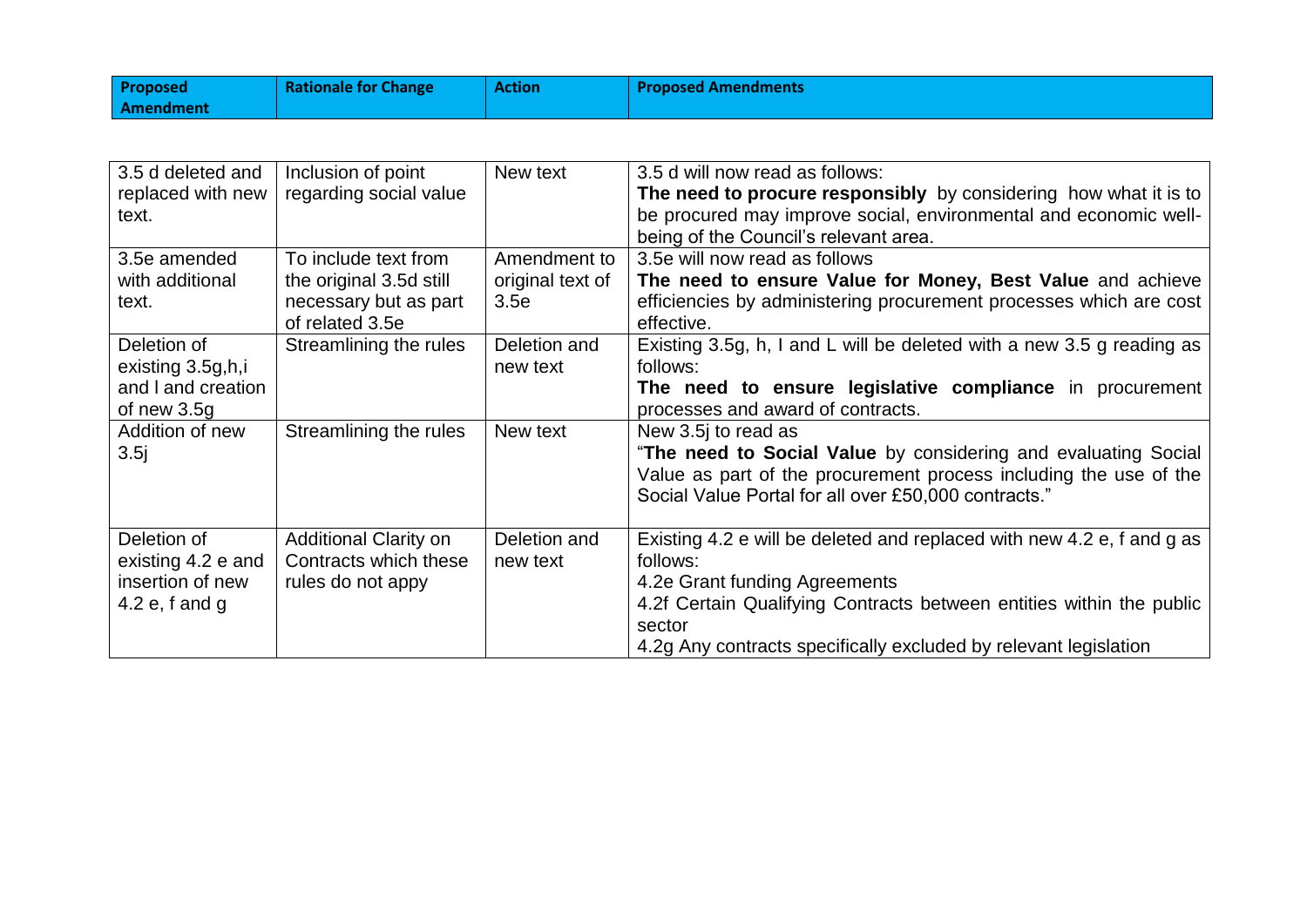| <b>Proposed</b> | <b>Rationale for Change</b> | <b>Action</b> | <b>Proposed Amendments</b> |
|-----------------|-----------------------------|---------------|----------------------------|
| Amendment       |                             |               |                            |

| Deletion of        | Streamlining the new | Deletion and | Existing 5.2.1 to be deleted and replaced as follows:             |
|--------------------|----------------------|--------------|-------------------------------------------------------------------|
| existing 5.2.1 and | rules                | new text     | Once the PID has been received, the ASO, together with the APO,   |
| replaced with new  |                      |              | must conduct an options appraisal of the procurement options and  |
| text               |                      |              | will determine, as a minimum:                                     |
|                    |                      |              | Contract value;                                                   |
|                    |                      |              | the most viable route to market;                                  |
|                    |                      |              | procurement process requirements and associated documentation;    |
|                    |                      |              | market research, engagement and consultation requirements;        |
|                    |                      |              | associated implications;                                          |
|                    |                      |              | key actions;                                                      |
|                    |                      |              | procurement timescales against approval requirements;             |
|                    |                      |              | Specification or Quotation Specification as appropriate;          |
|                    |                      |              | Social Value and the economic, social and environmental wellbeing |
|                    |                      |              | of the borough and the benefit which the procurement process can  |
|                    |                      |              | bring to the community and have regard to the duty to secure      |
|                    |                      |              | continuous improvement in accordance with Best Value.             |
|                    |                      |              | Further information on the above can be found in the Procurement  |
|                    |                      |              |                                                                   |
|                    |                      |              | Handbook.                                                         |
|                    |                      |              |                                                                   |
| 5.2.3 and 5.2.4 to | Streamlining the new | Deletion and | Delete existing 5.2.3 and 5.2.4 and replaced with following       |
| be deleted and     | rules                | new text     | 5.2.3 The ASO and APO will seek advice and guidance from STAR     |
| replaced with new  |                      |              | Legal and/or from colleagues on a wider basis where necessary or  |
| 5.2.3 and 5.2.4    |                      |              | desirable.                                                        |
|                    |                      |              | 5.2.4 The ASO will liaise with STAR to develop either a           |
|                    |                      |              | Specification or a quotation request commensurate to the scope of |
|                    |                      |              | the Goods, Services, execution of Works or Concessions Contract.  |
|                    |                      |              |                                                                   |
|                    |                      |              |                                                                   |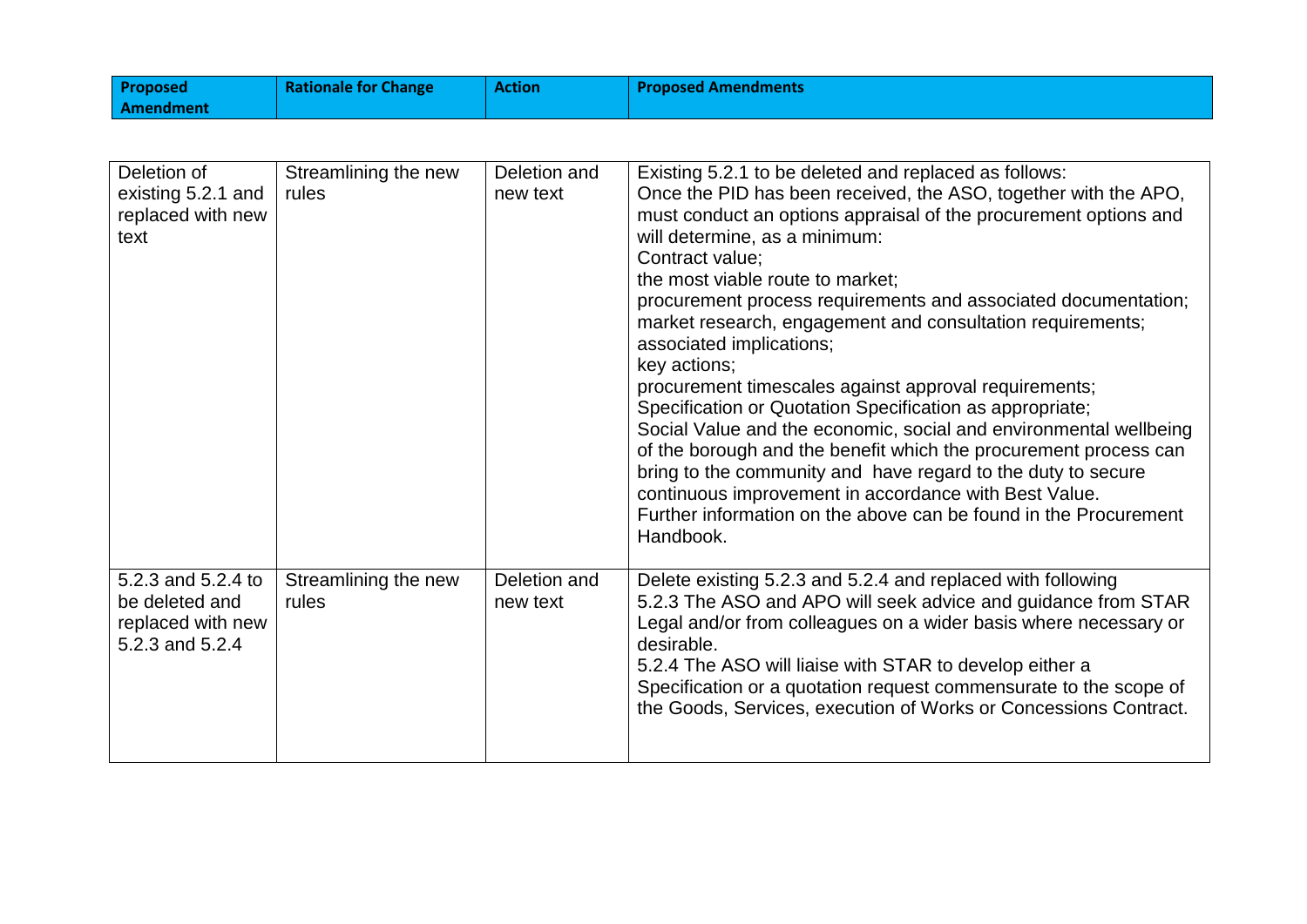| Proposed  | <b>Rationale for Change</b> | <b>Action</b> | <b>Proposed Amendments</b> |
|-----------|-----------------------------|---------------|----------------------------|
| Amendment |                             |               |                            |

| Rules 5.3.2 and<br>5.3.3 from<br>originals CPRS to<br>be deleted                                                                                     | Streamlining of rules                                           | Deletions of<br><b>Rules</b><br>referenced | Rules 5.3.2 and 5.3.3 from originals CPRS to be deleted                                                                                                                                                                                                                                                                                                                                                                                                                                                                                |
|------------------------------------------------------------------------------------------------------------------------------------------------------|-----------------------------------------------------------------|--------------------------------------------|----------------------------------------------------------------------------------------------------------------------------------------------------------------------------------------------------------------------------------------------------------------------------------------------------------------------------------------------------------------------------------------------------------------------------------------------------------------------------------------------------------------------------------------|
| New Rule to be<br>inserted at start of<br>section 5.3<br>leading to change<br>in numbering with<br>existing 5.3.1 now<br>becoming 5.3.2<br>and so on | <b>Additional Clarity to</b><br>Framework<br>Agreements and DPS | Insertion of<br>new Rule 5.3.1             | New Rule 5.3.1 to be inserted and to read as follows:<br>For the avoidance of doubt, a Framework Agreement or DPS is<br>generally considered suitable where it has either been entered into<br>by:<br>a) the Council in compliance with these Rules; or<br>b) another local authority, a local authority purchasing consortium or<br>central government where the Framework Agreement or DPS has<br>been tendered and awarded in accordance with procurement<br>legislation, and the Council is identified as a contracting authority. |
| A 5.3.2 c to be<br>added to new<br>5.3.2                                                                                                             | <b>Additional Clarity to</b><br>Framework<br>Agreements and DPS | Insertion of<br>new text to<br>new 5.3.2   | 5.3.2 c to be added to new 5.3.2 and to read as follows:<br>The correct contractual documentation is entered into in accordance<br>with approval requirements.                                                                                                                                                                                                                                                                                                                                                                         |
| A new 5.3.3 to be<br>inserted                                                                                                                        | <b>Additional Clarity to</b><br>Framework<br>Agreements and DPS | Insertion of<br>new Rule                   | 5.3.3 to be added and to read as follows:<br>Framework Agreements must not be for more than four years<br>(including options to extend) unless otherwise authorised by the<br>SRO for Legal.                                                                                                                                                                                                                                                                                                                                           |
| Rule 5.5.4 under<br>original<br>numbering to be<br>deleted                                                                                           | Streamlining of rules                                           | Deletion of<br>existing Rule               | Rule 5.5.4 under original numbering to be deleted                                                                                                                                                                                                                                                                                                                                                                                                                                                                                      |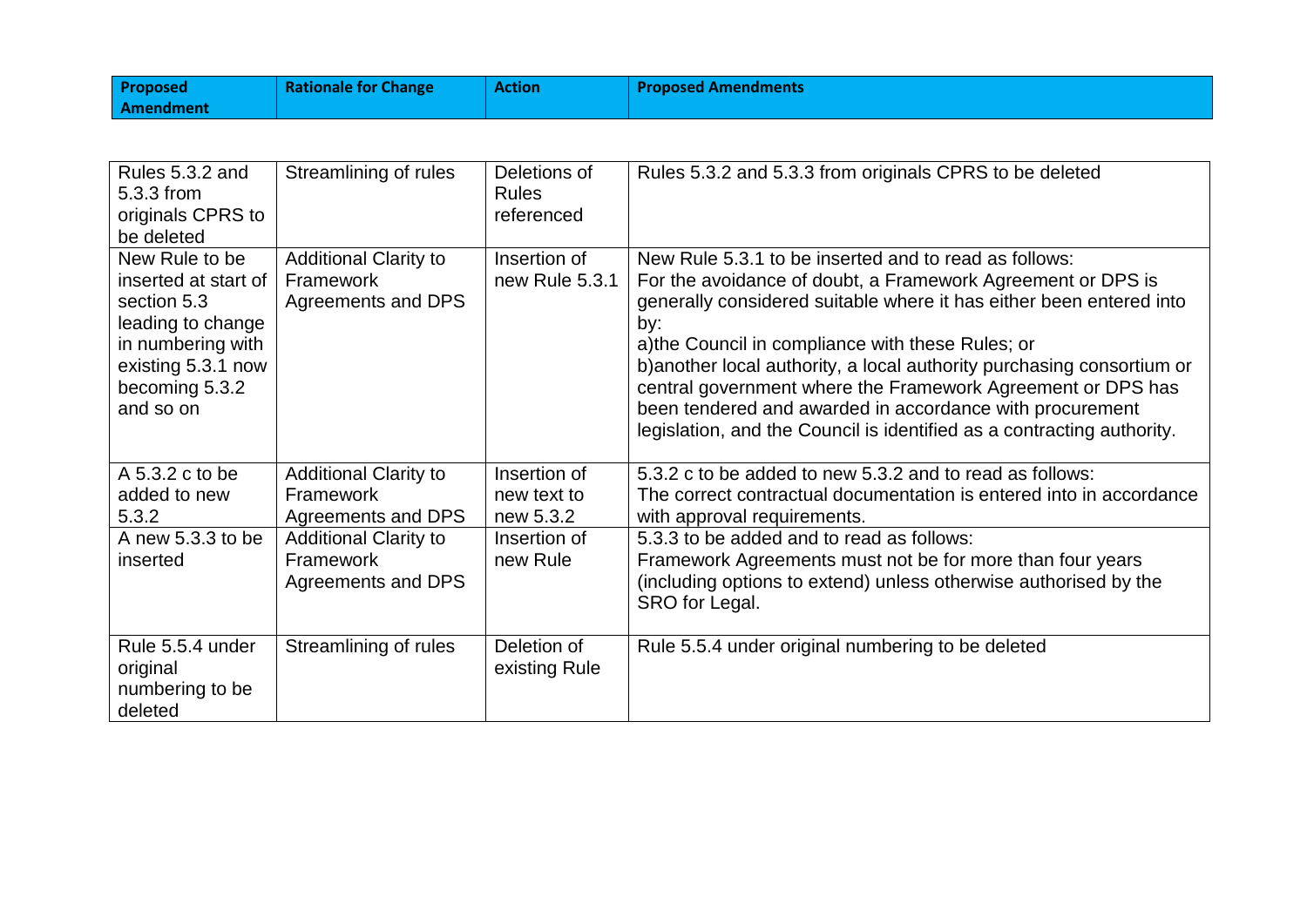| <b>Proposed</b> | <b>Rationale for Change</b> | <b>Action</b> | <b>Proposed Amendments</b> |
|-----------------|-----------------------------|---------------|----------------------------|
| Amendment       |                             |               |                            |

| New Rule to be<br>inserted at start of<br>section 5.5<br>leading to change<br>in numbering with<br>existing 5.5.1 now<br>becoming 5.5.2<br>and so on | <b>Additional Clarity to</b><br>estimating the total<br>value of a contract | Insertion of<br>new Rule          | Insertion of new Rule 5.5.1:<br>Rule 5.5 is applicable to the procurement of all contracts where an<br>existing Framework Agreement or DPS is not being used to make<br>an award of contract                                                                                                                                                                                                                                                                                                                                           |
|------------------------------------------------------------------------------------------------------------------------------------------------------|-----------------------------------------------------------------------------|-----------------------------------|----------------------------------------------------------------------------------------------------------------------------------------------------------------------------------------------------------------------------------------------------------------------------------------------------------------------------------------------------------------------------------------------------------------------------------------------------------------------------------------------------------------------------------------|
| 5.5.2 removal of<br>reference to<br>Frameworks or<br><b>DPS</b>                                                                                      | Streamlining of rules                                                       | Deletion of<br>words from<br>Rule | 5.5.2 removal of reference to Frameworks or DPS                                                                                                                                                                                                                                                                                                                                                                                                                                                                                        |
| 5.5.3 text to be<br>replaced                                                                                                                         | Streamlining of rules                                                       | Original text<br>replaced         | 5.5.3 to now read as follows:<br>The Council must not split Contracts in order to avoid public<br>procurement rules or calculate the value of the Contract in such a<br>way as to deliberately avoid exceeding the Regulation Thresholds or<br>any threshold identified in these Rules. The value of a Contract<br>should be calculated as follows and applies to the aggregate value<br>of the Contract Agreement:<br>Yearly potential contract value X<br>Contract period in years (including any option to extend) = total<br>value |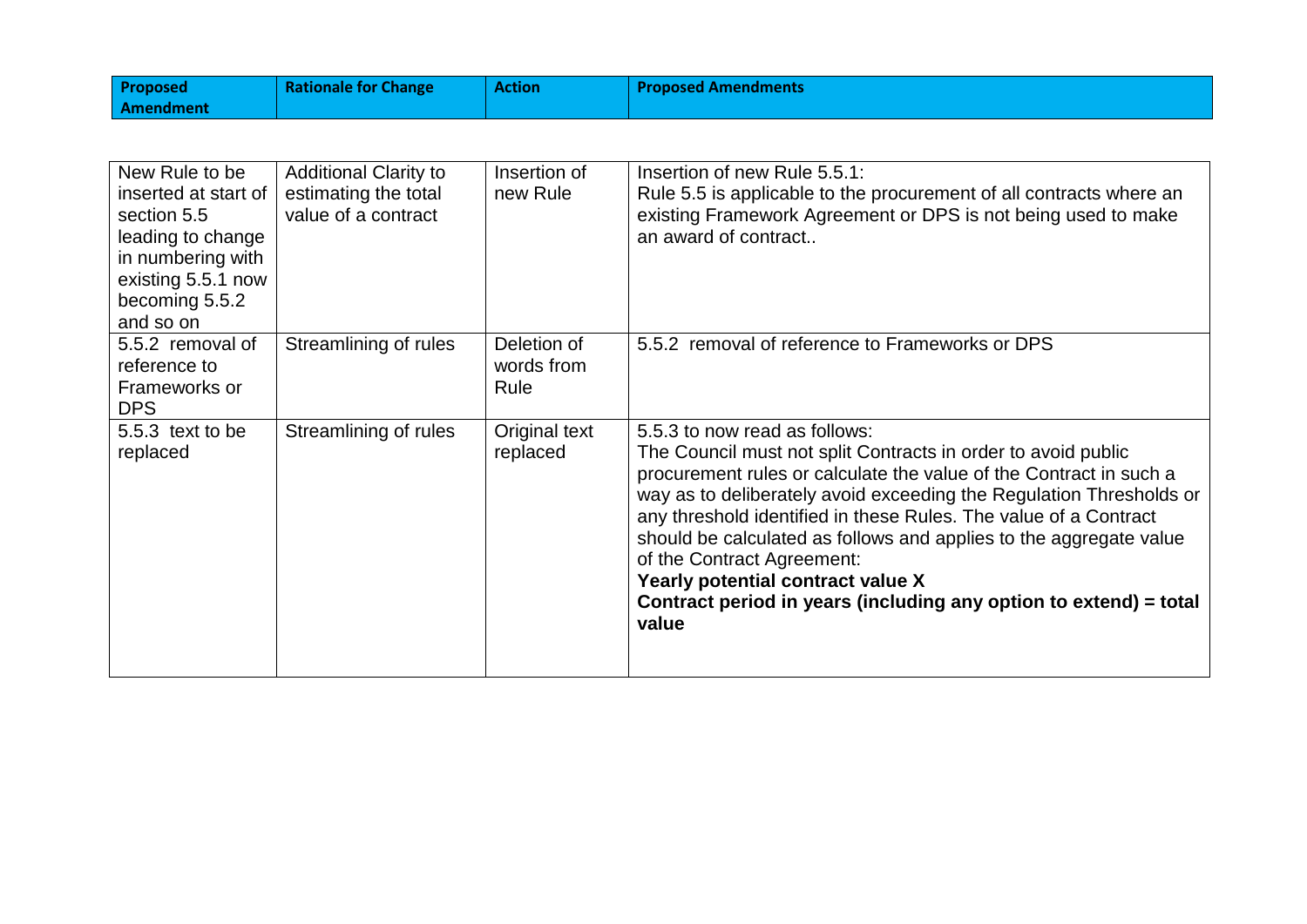| Proposed  | <b>Rationale for Change</b> | <b>Action</b> | <b>Proposed Amendments</b> |
|-----------|-----------------------------|---------------|----------------------------|
| Amendment |                             |               |                            |

| 5.5.4 text to be<br>replaced                                                                                                                                                                               | Streamlining of rules                                                                                      | Original text<br>replaced                                          | Amended 5.54 to read as follows<br>The value of a Framework Agreement or DPS means the maximum<br>estimated amount payable by the users of the Framework<br>Agreement or DPS for the Goods, Services or execution of Works<br>(excluding VAT) under Call-off Contracts entered into over the entire<br>possible duration of the Framework Agreement or DPS. |
|------------------------------------------------------------------------------------------------------------------------------------------------------------------------------------------------------------|------------------------------------------------------------------------------------------------------------|--------------------------------------------------------------------|-------------------------------------------------------------------------------------------------------------------------------------------------------------------------------------------------------------------------------------------------------------------------------------------------------------------------------------------------------------|
| Section 5.5 Table<br>1 Value Bands A<br>and B for Goods,<br>Services and<br>Concessions to<br>be amended. The<br>Word Chest be<br>deleted and<br>replaced by<br>Electronic<br><b>Procurement</b><br>Portal | <b>Potential Decision to</b><br>be taken to amend<br>Value bands for<br>Goods, Services and<br>Concessions | Value Band A<br>and Band B<br>Value in table<br>1 to be<br>changed | Original value band A of £0 - 4999.99 to be changed to value band<br>of £0 - £9999.99<br>Original value Band B of £5000 up to £24999.999 to be changed to<br>£10000 up to £24999.99<br>"Chest" to be replaced by Electronic Procurement Portal                                                                                                              |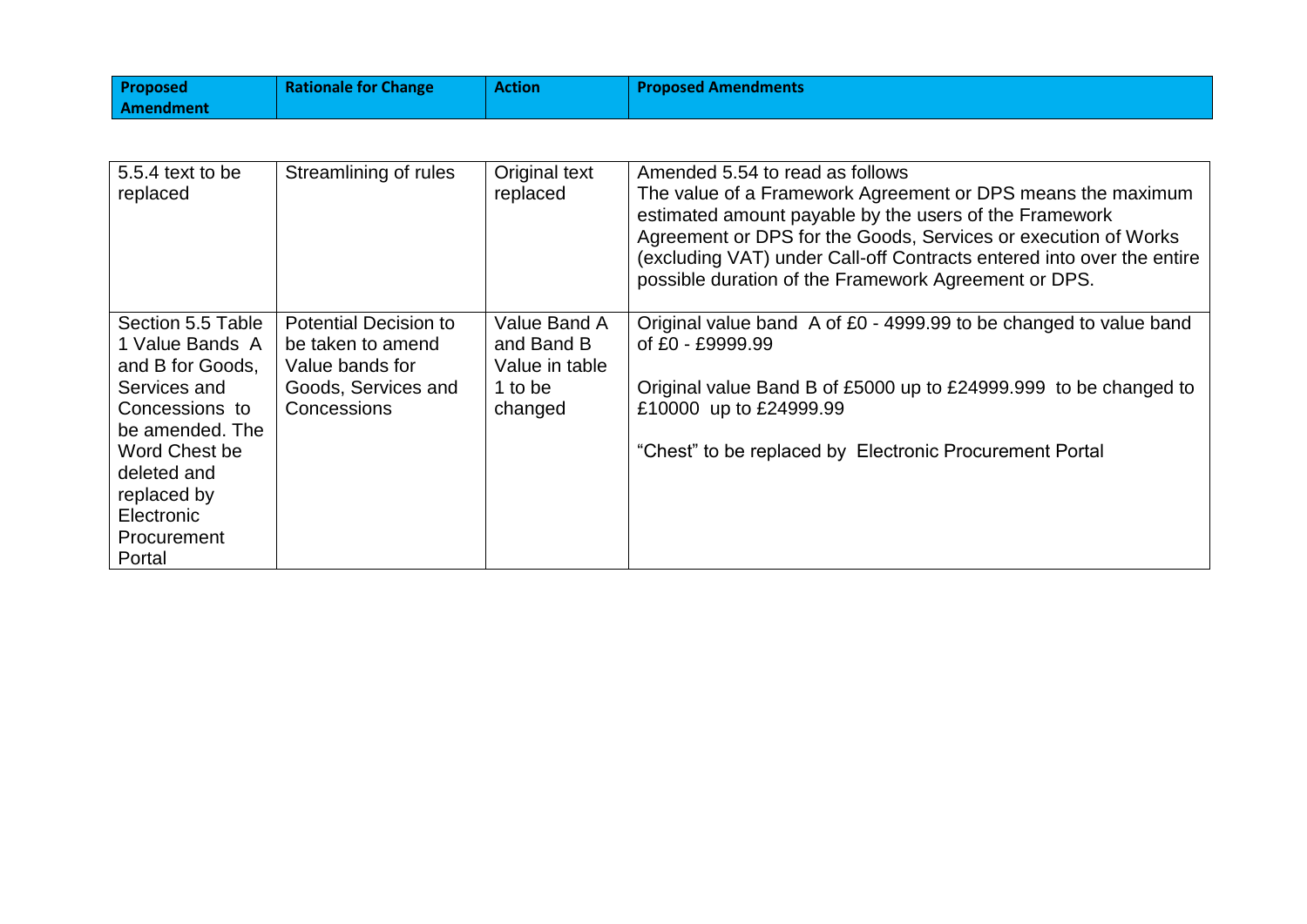| <b>Proposed</b>  | <b>Rationale for Change</b> | <b>Action</b> | <b>Proposed Amendments</b> |
|------------------|-----------------------------|---------------|----------------------------|
| <b>Amendment</b> |                             |               |                            |

| Section 5.5 Table<br>for Works, and<br><b>Public Works</b><br><b>Concession Value</b><br>Bands A and B to<br>be amended | <b>Potential Decision to</b><br>be taken to amend<br>Value bands for<br>Works, and Public<br><b>Works Concession</b> | Value Band A<br>and B to be<br>amended | Original value band A to be changed to value band of £0 -<br>£9999.99.<br>Original value Band B to be changed to £10000 to £24,999.99<br>The Word Chest be deleted and replaced by Electronic<br><b>Procurement Portal</b> |
|-------------------------------------------------------------------------------------------------------------------------|----------------------------------------------------------------------------------------------------------------------|----------------------------------------|----------------------------------------------------------------------------------------------------------------------------------------------------------------------------------------------------------------------------|
| The Word Chest<br>be deleted and<br>replaced by<br>Electronic<br>Procurement<br>Portal                                  |                                                                                                                      |                                        |                                                                                                                                                                                                                            |
| 5.5.6 Amend<br>which bands<br>require ASO<br>determination of<br>procurement<br>activity                                | Streamlining of the<br>rules                                                                                         | Amend Text in<br><b>Rule 5.56</b>      | Change the values B and C for B and D for Goods, Services and<br>Concession Contracts and Change the Value bands from B and C<br>to C and E for Works and Public Works Concession Contracts.                               |
| 5.5.9 to be<br>deleted                                                                                                  | Streamlining of the<br>rules                                                                                         | <b>Delete Text</b>                     | Delete Rule 5.59                                                                                                                                                                                                           |
| 5.6.1 to be<br>deleted                                                                                                  | Streamlining of the<br>rules                                                                                         | <b>Delete Text</b>                     | Delete Rule 5.6.1                                                                                                                                                                                                          |
| New 5.61 to be<br>amended with<br>removal of<br>reference to EU<br><b>Directives</b>                                    | Streamlining of the<br>rules                                                                                         | Delete relevant<br>text                | Deleted "with the EU Directives and" from last sentence of new<br>5.6.1                                                                                                                                                    |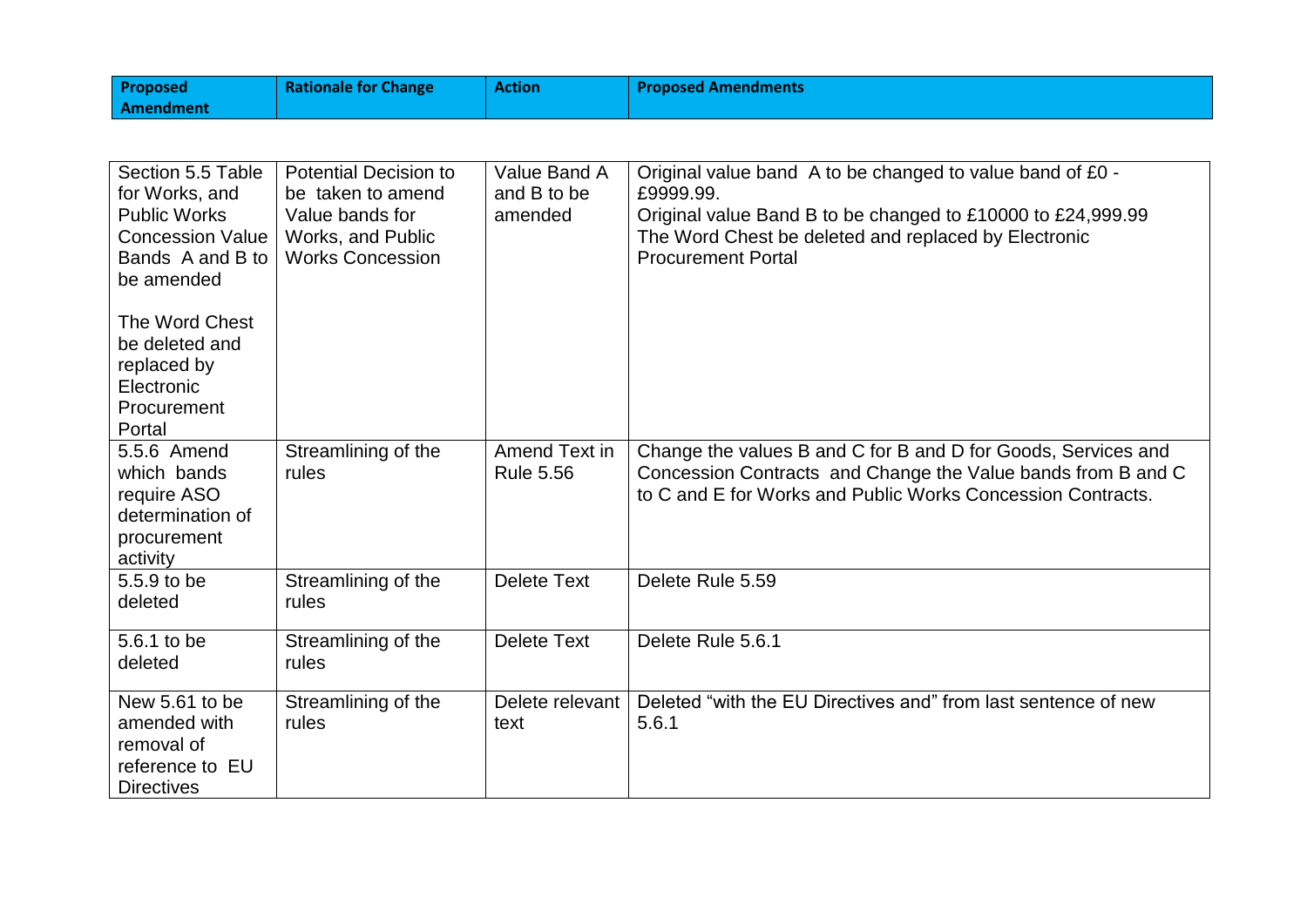| <b>Proposed</b> | <b>Rationale for Change</b> | <b>Action</b> | <b>Proposed Amendments</b> |
|-----------------|-----------------------------|---------------|----------------------------|
| Amendment       |                             |               |                            |

| Delete 6.1.1                                                             | Streamlining of the<br>rules | Delete Text                                           | Delete Rule 6.1.1                                                                                                                                                                                                                                                                                                                                                                                                                           |
|--------------------------------------------------------------------------|------------------------------|-------------------------------------------------------|---------------------------------------------------------------------------------------------------------------------------------------------------------------------------------------------------------------------------------------------------------------------------------------------------------------------------------------------------------------------------------------------------------------------------------------------|
| 6.2.4 to be                                                              | Streamlining of the          | <b>Amend Text</b>                                     | Delete the word 'chest' and replace with the words 'electronic                                                                                                                                                                                                                                                                                                                                                                              |
| amended                                                                  | rules                        |                                                       | procurement portal.                                                                                                                                                                                                                                                                                                                                                                                                                         |
| Delete existing<br>wording from<br>6.3.2 and replace<br>with new wording | Streamlining of the<br>rules | Deletion and<br>Addition of<br>new text               | Replace all of the existing text for 6.3.2 with the following :<br>Approval for any amendments (whether to submissions by bidders<br>or to requirements by the Council) must be sought from the Director<br>of Procurement (STAR) in consultation with STAR Legal. An<br>example of this may be a Quote may be amended after the closing<br>date for submission if the amendment is made only in order to<br>correct an arithmetical error. |
| Amend rule 6.4, 1                                                        | Streamlining of the<br>rules | Deletion of<br>some text from<br>end of rule<br>6.4.1 | Delete following text from Rule 6.4.1:<br>If arithmetical errors are found they should be notified to the Bidder,<br>who should be requested to confirm or withdraw their Quote.<br>Alternatively, if the rates in the Quote prevail over the overall price,<br>an amended Quote may be requested to accord with the rates given<br>by the Tenderer.                                                                                        |
| <b>Delete Rules</b>                                                      | Streamlining of the          | Deletion of                                           | Delete Rules 6.4.3 and 6.4.4                                                                                                                                                                                                                                                                                                                                                                                                                |
| 6.4.3 and 6.4.4                                                          | rules                        | Text                                                  |                                                                                                                                                                                                                                                                                                                                                                                                                                             |
| Amend Text in                                                            | Streamlining of the          | <b>Amend Text</b>                                     | Delete the word 'chest' and replace with 'electronic procurement                                                                                                                                                                                                                                                                                                                                                                            |
| 6.4.2                                                                    | rules                        |                                                       | portal'                                                                                                                                                                                                                                                                                                                                                                                                                                     |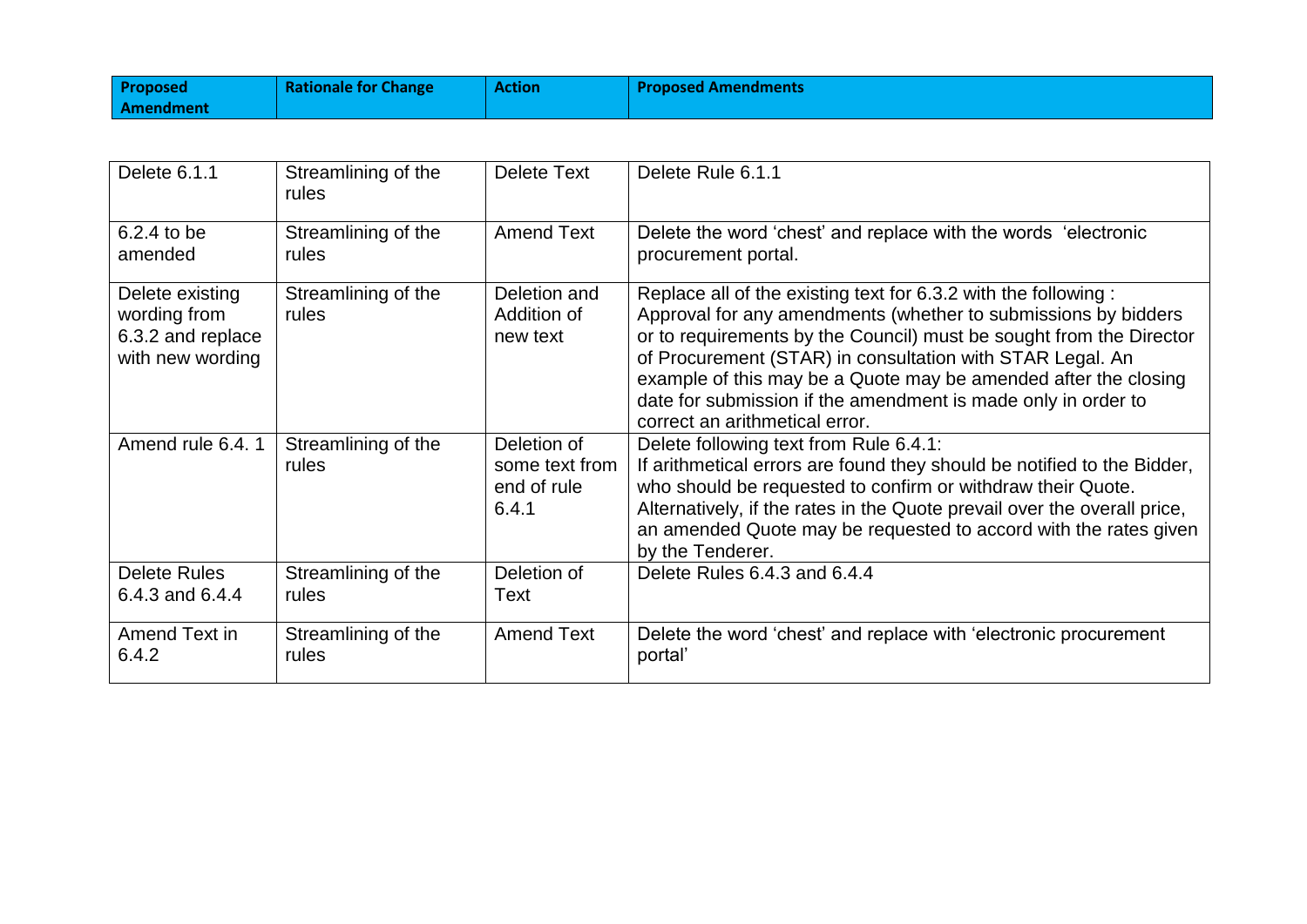| <b>Proposed</b> | <b>Rationale for Change</b> | <b>Action</b> | <b>Proposed Amendments</b> |
|-----------------|-----------------------------|---------------|----------------------------|
| Amendment       |                             |               |                            |

| 6.5.1 Delete<br>original text and<br>replace with new<br>Text                                                    | Streamlining of the<br>rules                                                 | Deletion of<br>Text and new<br><b>Text inserted</b> | Delete all original text and replace with the following:<br>All Quotes, including those in mini-competitions under Framework<br>Agreements, must be confirmed in writing before a decision to<br>award can be made and all Quotes must be stored on The<br>electronic procurement portal. |
|------------------------------------------------------------------------------------------------------------------|------------------------------------------------------------------------------|-----------------------------------------------------|-------------------------------------------------------------------------------------------------------------------------------------------------------------------------------------------------------------------------------------------------------------------------------------------|
| 7.1.1 Amend Text                                                                                                 | Streamlining the rules                                                       | Amend text                                          | Delete the word 'chest' and replace with the words 'electronic<br>procurement portal'                                                                                                                                                                                                     |
| 7.1.4 Delete<br>original text and<br>replace with new<br>text                                                    | Streamlining the rules                                                       | New wording                                         | Delete original text for 7.1.4 and replace with the following:<br>'All communications relating to Tenders must be via the electronic<br>procurement portal for reasons of transparency and in order that a<br>record can be maintained.                                                   |
| 7.1.5 (becomes<br>7.1.4)<br>All<br>communications<br>relating to<br>Tenders must be<br>recorded via The<br>Chest | Additional clarity as to<br>the reason for<br>communicating via the<br>Chest | Additional<br>wording                               | All communications relating to Tenders must be recorded on<br>electronic procurement portal'for reasons of transparency and in<br>order that a record can be maintained.                                                                                                                  |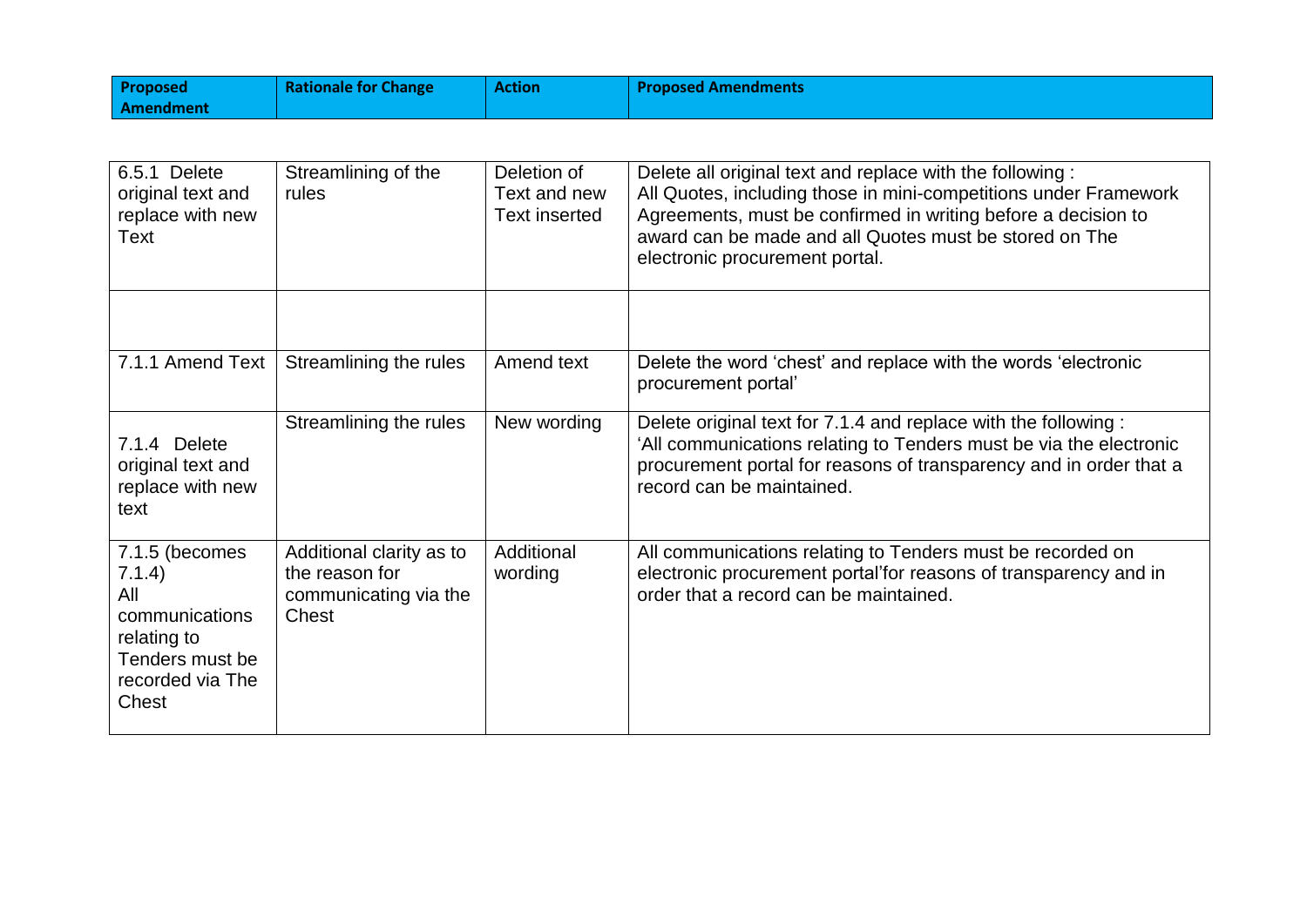| <b>Proposed</b> | <b>Rationale for Change</b> | <b>Action</b> | <b>Proposed Amendments</b> |
|-----------------|-----------------------------|---------------|----------------------------|
| Amendment       |                             |               |                            |

| $\overline{7.2}$<br>Pre- and Post-<br>Tender<br>Clarification<br>Procedures                          | Streamlining the rules                                                       | Amend 7.2.1<br>to direct the<br>ASO to seek<br>guidance from<br>STAR and<br>procedure in<br>the Handbook<br>to be followed | $7.2.2 - 7.2.5$ deleted                                                                                                                                                                                                                                                                  |
|------------------------------------------------------------------------------------------------------|------------------------------------------------------------------------------|----------------------------------------------------------------------------------------------------------------------------|------------------------------------------------------------------------------------------------------------------------------------------------------------------------------------------------------------------------------------------------------------------------------------------|
| 7.3.4<br>Delete original<br>text and replace                                                         | Streamlining the rules                                                       | Deletion and<br>Amendment                                                                                                  | Delete original text and replace with the following:<br>If less than three Tenders are received then advice must be sought<br>from the Director of Procurement (STAR) on how to proceed. Any<br>decision must be recorded in writing and stored on the electronic<br>procurement portal. |
| Delete existing<br>7.4.1 and 7.4.2<br>and insert new<br>7.4.1                                        | Streamlining the rules                                                       | Deletion and<br>Amendment                                                                                                  | Delete existing 7.4.1 and 7.4.2 and insert new 7.4.1 as follows:<br>Tenders are to be verified and opened in accordance with the<br>procedures set out in the Procurement Handbook.                                                                                                      |
| 7.6.5<br>Officers must<br>ensure<br>transparency and<br>fairness during<br>the evaluation<br>process | Duplication of<br>fundamental principles<br>and theme throughout<br>the CPRs | Remove                                                                                                                     | <b>Deleted</b>                                                                                                                                                                                                                                                                           |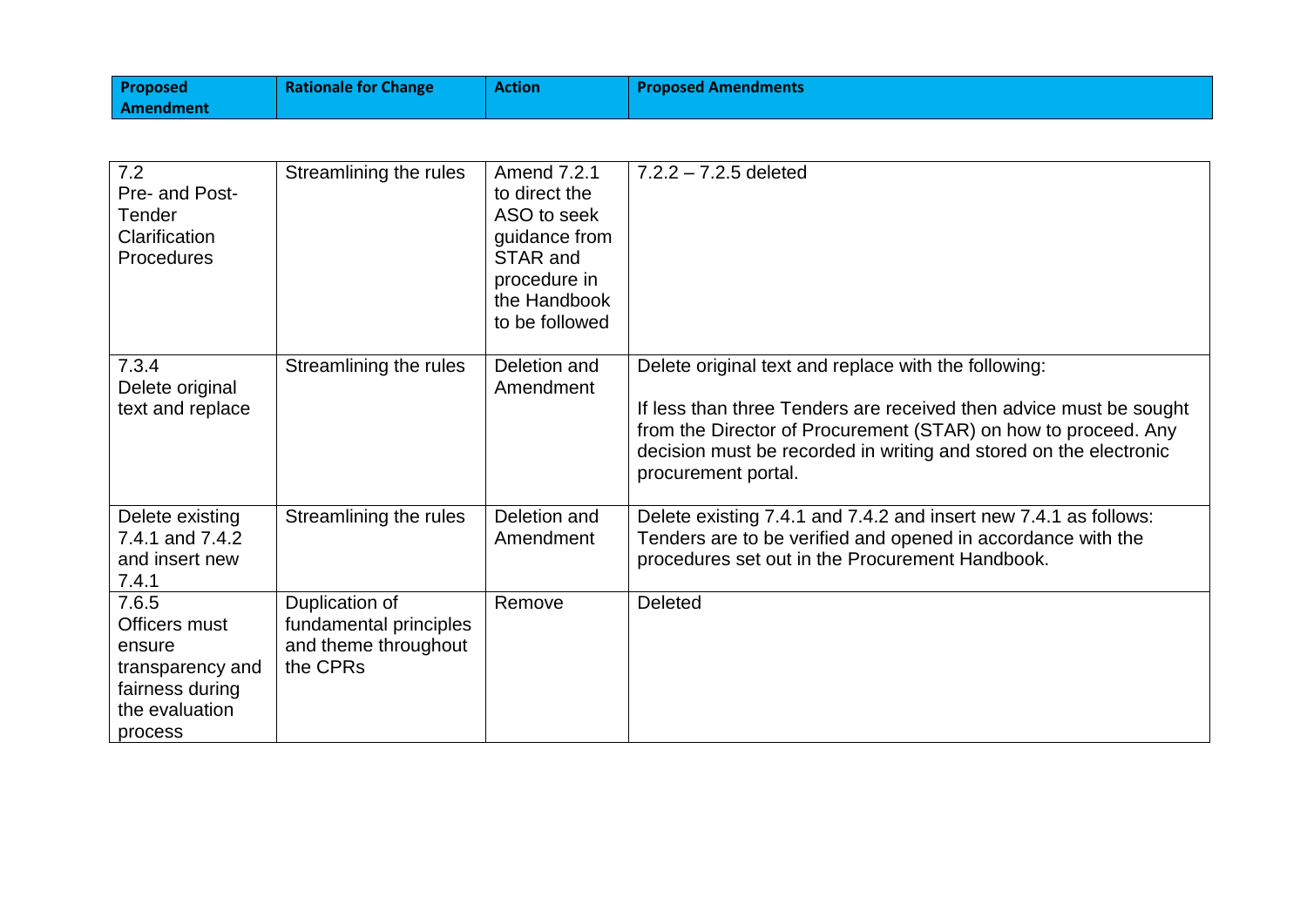| <b>Proposed</b> | <b>Rationale for Change</b> | <b>Action</b> | <b>Proposed Amendments</b> |
|-----------------|-----------------------------|---------------|----------------------------|
| Amendment       |                             |               |                            |

| 7.6.2<br>Abnormally low<br>quotes.                                                                                                                                                                                                    | <b>Clarification of process</b>                     | Amendment                              | STAR and the ASO will together identify whether any of the Quotes<br>received are abnormally low and where it is determined that a Quote<br>is abnormally low, the ASO must take advice from STAR on how to<br>proceed.                                                                                              |
|---------------------------------------------------------------------------------------------------------------------------------------------------------------------------------------------------------------------------------------|-----------------------------------------------------|----------------------------------------|----------------------------------------------------------------------------------------------------------------------------------------------------------------------------------------------------------------------------------------------------------------------------------------------------------------------|
| 7.6.4 Delete<br>original text and<br>replace                                                                                                                                                                                          | Streamlining the rules                              | Deletion and<br>Amendment              | Delete the word 'chest' and replace with the words 'electronic<br>procurement portal'                                                                                                                                                                                                                                |
| 7.6.5 new rule to<br>be added                                                                                                                                                                                                         | Streamlining the rules                              | New text for<br>new rule               | Add in new 7.6.5 to read as follows:<br>In accordance with the Council's risk-based sourcing policy, the<br>APO may require a best and final offer from more than one<br>Tenderer.                                                                                                                                   |
| 7.7.6 Amend text                                                                                                                                                                                                                      | Streamlining the rules                              | Deletion and<br>replacement of<br>text | Delete the word 'chest' and replace with the words 'electronic<br>procurement portal'                                                                                                                                                                                                                                |
| 7.7.8<br>A STAR Legal<br>Officer will, where<br>necessary, advise<br>on the formalities<br>for completion of<br>the contract by<br>parties other than<br>the Council and<br>how to ensure<br>that the Contract<br>is legally binding. | For clarity and<br>streamlining<br>Covered by 7.7.9 | Remove                                 | Delete 7.7.8<br>Amend 7.7.9 to:<br>Contract award letters, feedback to Tenderers, including any<br>incidental documentation must be approved by the APO prior to<br>sending and STAR Legal will advise on the contract Terms and<br>Conditions where the value of the Contract is over the Regulation<br>Thresholds. |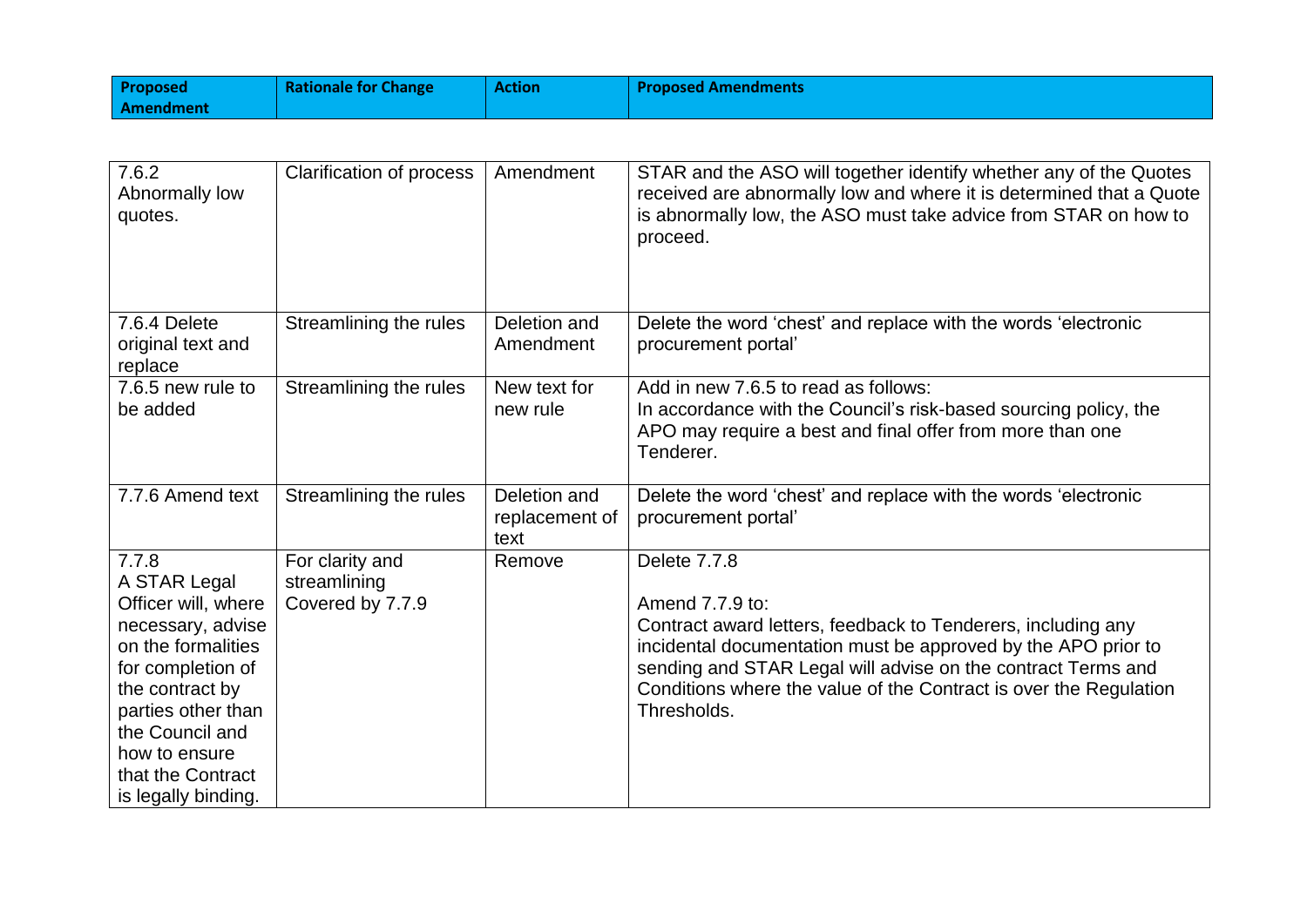| <b>Proposed</b> | <b>Rationale for Change</b> | <b>Action</b> | <b>Proposed Amendments</b> |
|-----------------|-----------------------------|---------------|----------------------------|
| Amendment       |                             |               |                            |

| 8.1.2 Additional<br>text                                                           | Clarification of process                                             | Amendment                              | Add at end 8.1.2 as follows:<br>f. Standards of Performance<br>g. Limitations of liability                                                                                                 |
|------------------------------------------------------------------------------------|----------------------------------------------------------------------|----------------------------------------|--------------------------------------------------------------------------------------------------------------------------------------------------------------------------------------------|
| 8.4.1 Transfer of<br>Contracts<br>To carve out<br>contractor group<br>restructures | Such restructures are<br>referred to under rule 9<br>(modifications) | <b>Cross</b><br>reference to<br>rule 9 | 8.4.1 Unless Rule $9.3.1(d)$ applies                                                                                                                                                       |
| 9.1.2 additional<br>text                                                           | Clarification of process                                             | Amend text                             | Amend Rule 9.1.2 to read as follows:<br>An exemption is an exemption to the requirements under these<br>CPRS only and cannot be considered where the contract value is<br>above threshold. |
| 9.2.1 Delete<br>existing text and<br>replaced with new<br>text                     | Streamlining the rules                                               | Delete text and<br>Insert new text     | Delete existing text and replace as follows:<br>To apply for an exemption the ASO must fill in the Exemption Form<br>and follow the process as set out in the Procurement Handbook         |
| 9.2.2 Delete<br>existing text and<br>replaced with new<br>text                     | Streamlining the rules                                               | Delete text and<br>Insert new text     | Delete existing text and replace as follows:<br>For avoidance of doubt where either Rule 6.2.4 or Rule 7.3.4<br>applies then an Exemption Form should not be completed.                    |
| Delete Rules<br>9.2.3, 9.2.6 and<br>9.2.7                                          | Streamlining the rules                                               | Delete Text                            | Delete Rules 9.2.3, 9.2.6 and 9.2.7                                                                                                                                                        |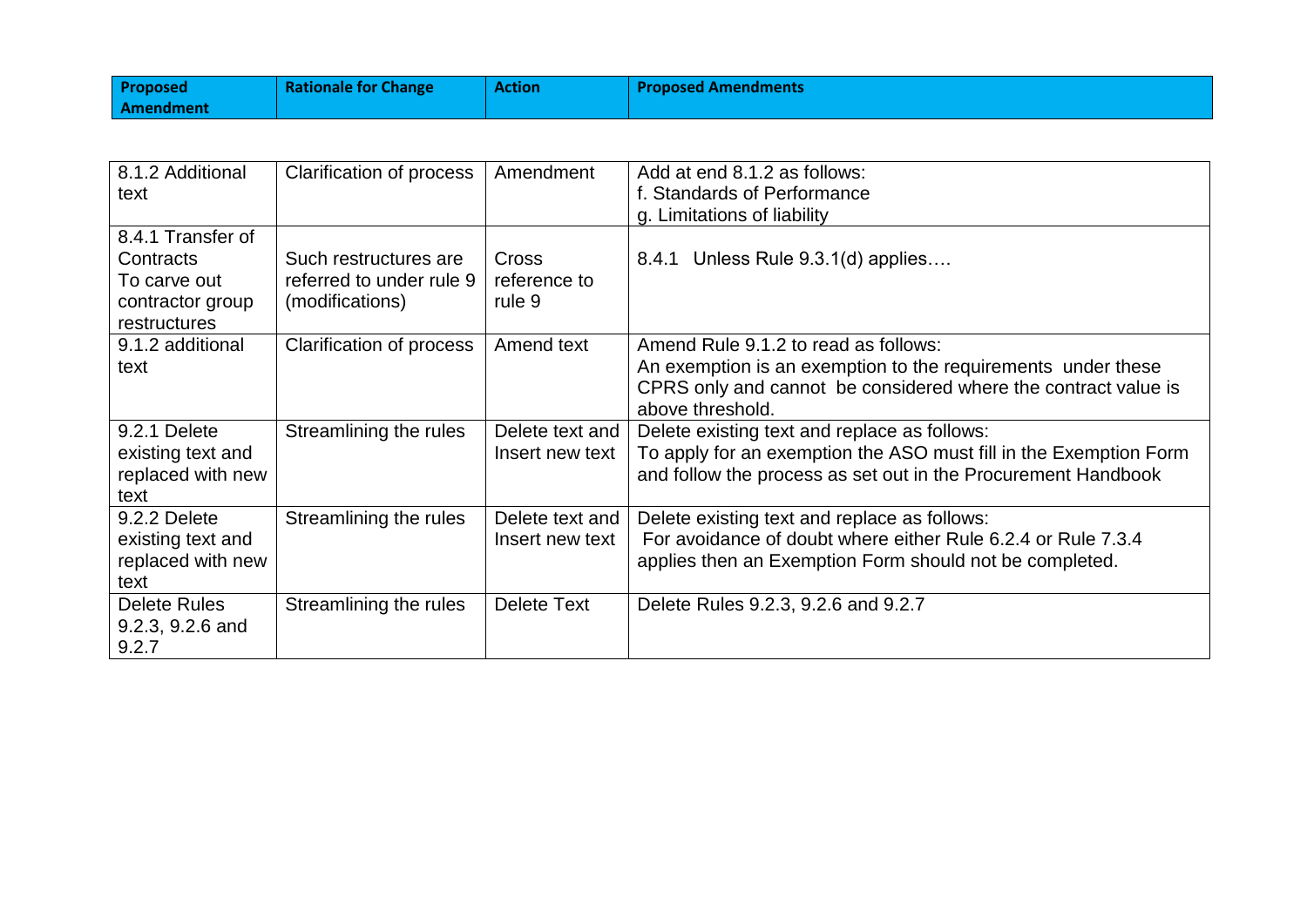| <b>Proposed</b> | <b>Rationale for Change</b> | <b>Action</b> | <b>Proposed Amendments</b> |
|-----------------|-----------------------------|---------------|----------------------------|
| Amendment       |                             |               |                            |

| 9.3 Modifications | In certain               | Provide a       | <b>Delete</b>                                                       |
|-------------------|--------------------------|-----------------|---------------------------------------------------------------------|
| Streamlining of   | circumstances, where     | process         | 9.3.6 and replace with:                                             |
| the rules         | a contract allows for an | whereby there   | Where 9.3.1(a) applies, and the Framework Agreement or Contract     |
|                   | extension of its term.   | is a            | provides in writing for an extension to the length of the Framework |
|                   | there should be a        | streamlined     | Agreement or Contract's term and the following conditions are met:  |
|                   | streamlined approval     | approval        | The extension is for substantially the same works, supplies<br>a.   |
|                   | process.                 | $process -$     | and/or services provided in the original Framework Agreement or     |
|                   |                          | SRO for the     | Contract;                                                           |
|                   |                          | service and     | The financial terms for the extension are as agreed in the<br>b.    |
|                   |                          | the Director of | original Framework Agreement or Contract and deliver Best Value     |
|                   |                          | Procurement     | to the Council;                                                     |
|                   |                          | (STAR). In      | The OJEU/FTS notice or other advertisements for the<br>C.           |
|                   |                          | practice the    | Framework Agreement or Contract stated that an extension            |
|                   |                          | existing form   | Contract may be awarded; and                                        |
|                   |                          | can be          | The estimated value of the Framework Agreement or<br>d.             |
|                   |                          | adapted and/or  | Contract in the OJEU/FTS notice or other advertisements took        |
|                   |                          | individual      | account of the potential extension; and                             |
|                   |                          | authority       | The length of the extension is no longer than that permitted<br>е.  |
|                   |                          | directorates    | by the original Framework Agreement or Contract;                    |
|                   |                          | may decide to   | the decision to award the extension may be taken by the SRO for     |
|                   |                          | delegate this   | the relevant service and the Director of Procurement (STAR).        |
|                   |                          | authority.      |                                                                     |